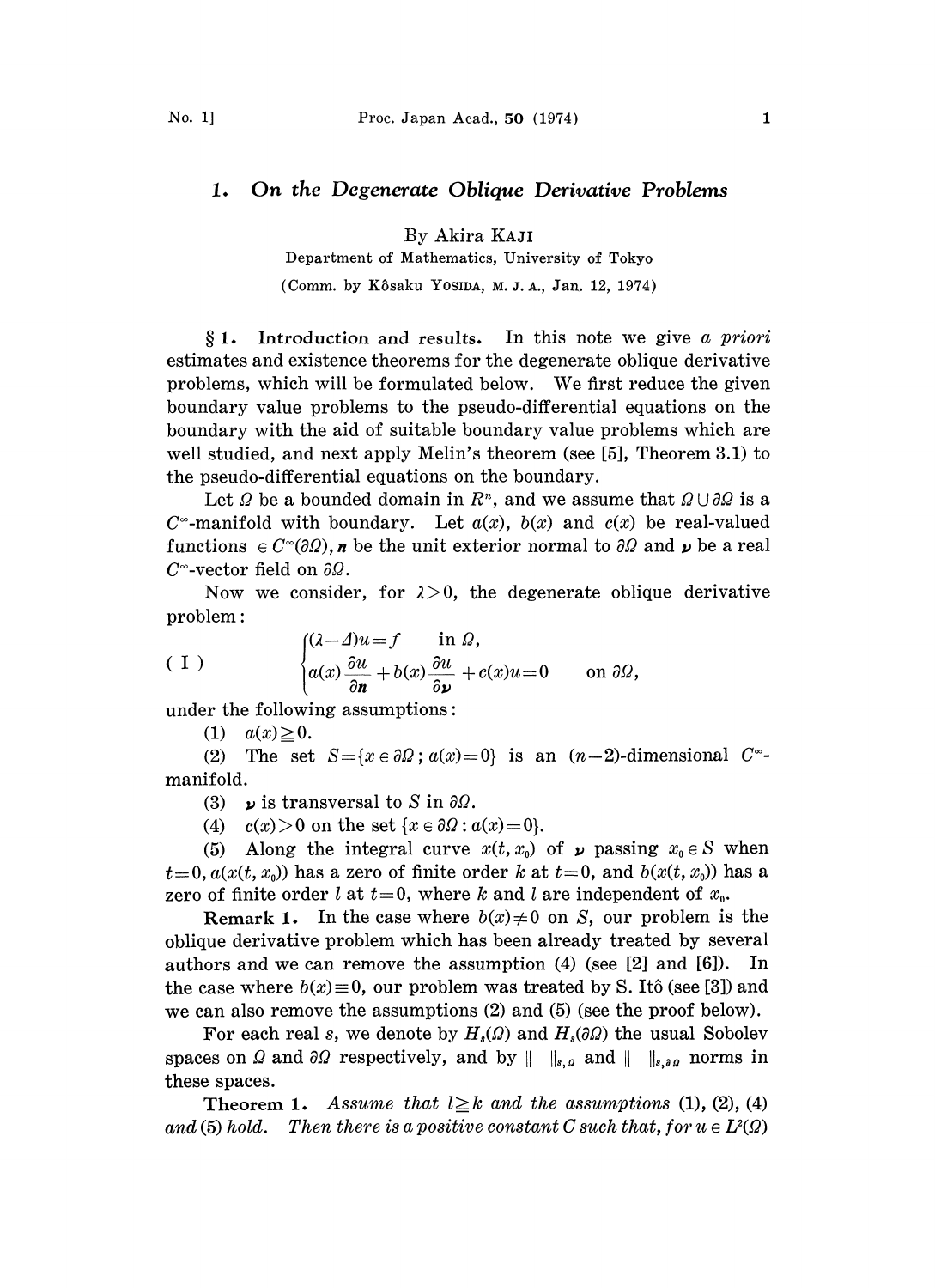satisfying (I) with  $f \in L^2(\Omega)$  we have

(1.1)  $||u||_{2,q} \leq C(||f||_{0,q} + ||u||_{0,q}).$ 

Furthermore, if  $\lambda$  is sufficiently large, there is a unique solution  $u \in H_2(\Omega)$ for every  $f \in L^2(\Omega)$  and we can omit  $||u||_{0,q}$  in the right hand side of (1.1).

**Theorem 2.** Assume that  $l \leq k$ , *l* is even and that the assumptions  $(1), (2), (3), (4)$  and  $(5)$  hold. Then there is a positive constant C such that, for  $u \in L^2(\Omega)$  satisfying (I) with  $f \in L^2(\Omega)$  we have

(1.2) 
$$
||u||_{1+\delta,\Omega} \leq C(||f||_{0,\Omega} + ||u||_{0,\Omega}), \quad \text{where } \delta = \frac{1}{k-l+1}.
$$

Furthermore, if  $\lambda$  is sufficiently large, there is a unique solution  $u \in H_{1+i}(\Omega)$  for every  $f \in L^2(\Omega)$ , and we can omit  $||u||_{0,\Omega}$  in the right hand side of (1.2).

2. Sketch of proofs.

Proof of Theorem1. First we consider the following problem:

(II) 
$$
\begin{cases} (\lambda - \Delta)v = f & \text{in } \Omega, \\ \frac{\partial v}{\partial n} + \beta(x) \frac{\partial v}{\partial \nu} = 0 & \text{on } \partial \Omega, \end{cases}
$$

where  $\beta(x) \equiv \frac{b(x)}{a(x)}$  is naturally extended over  $\partial \Omega$  by the assumption

 $l \geq k$ . For sufficiently large  $\lambda$ , there is a unique solution  $v \in H_2(\Omega)$ satisfying (II) and

$$
(2.1) \t\t ||v||_{2, \theta} \leq C ||f||_{0, \theta}
$$

where C is some positive constant. The function  $w=u-v$  satisfies

(III) 
$$
\begin{cases} (\lambda - \Delta)w = 0 & \text{in } \Omega, \\ a(x) \frac{\partial w}{\partial n} + b(x) \frac{\partial w}{\partial \nu} + c(x)w \mid_{\partial \Omega} = -c(x)v \mid_{\partial \Omega} \in H_{3/2}(\partial \Omega). \end{cases}
$$

Recalling the fact that if we define  $\pi_{\lambda}$  by  $\pi_{\lambda}\varphi=\frac{\partial g}{\partial n}\Big|_{\theta,\Omega}$  for  $g\in L^{2}(\Omega)$  satis-

fying

(IV) 
$$
\begin{cases} (\lambda - \Delta)g = 0 & \text{in } \Omega, \\ g|_{\partial g} = \varphi \in H_{-1/2}(\partial \Omega), \end{cases}
$$

(IV)<br>then  $\pi_{\lambda}$  is a first order elliptic pseudo-differential operator on  $\partial\Omega$ , we can reduce the problem (III) to the following equation.

$$
(V) \t T_{\lambda}w^{0} \equiv a(x)\pi_{\lambda}w^{0} + b(x)\frac{\partial w^{0}}{\partial \nu} + c(x)w^{0} = -c(x)v^{0}
$$
  
where  $w^{0} = w|_{\partial \Omega}$ . We now apply Melin's theorem to the operator  $A^{3}T_{\lambda}$ ,

where  $A=(1-4')^{1/2}$  and  $A'$  is the Laplace-Beltrami operator on  $\partial\Omega$ . Since  $a(x)$  vanishes at least with second order by (1), we can prove that Melin's conditions are satisfied for the operator  $A^3T$ . Hence we have

$$
\operatorname{Re}(A^3T_x\phi,\phi)\geqq c_1\|\phi\|_{3/2,\partial D}^2-c_2\|\phi\|_{t,\partial D}^2\qquad\text{for any }\phi\in C^\infty(\partial\Omega)
$$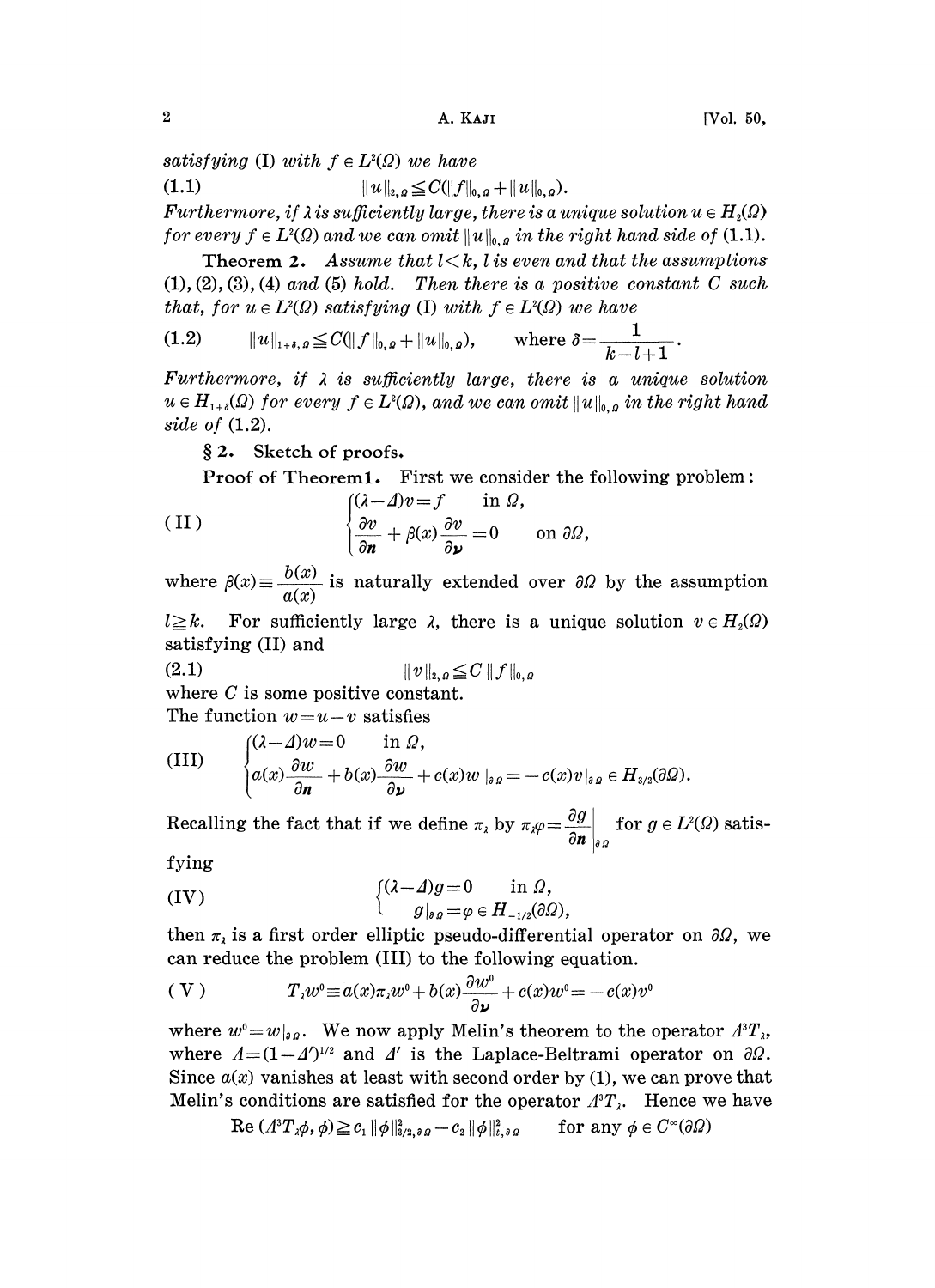where  $c_1$  and  $c_2$  are positive constants and  $t<3/2$ . On the other hand we have

 $\text{Re} (A^3T_x\phi, \phi) \leq c_3 \|T_x\phi\|_{3/2, \partial \Omega} \|\phi\|_{3/2, \partial \Omega}$  for any  $\phi \in C^{\infty}(\partial \Omega)$ . Therefore

 $\|\phi\|_{3/2,\,\partial\Omega}\leqq c(\|T_{\lambda}\phi\|_{3/2,\,\partial\Omega}+\|\phi\|_{t,\,\partial\Omega})$ for a suitable constant c. Hence we obtain  $w^0 \in H_{\frac{3}{2}}(\partial \Omega)$  and (2.2)  $\|w^0\|_{3/2,\partial\Omega} \leq c (\|T_\lambda w^0\|_{3/2,\partial\Omega} + \|w^0\|_{t,\partial\Omega}).$ Since w satisfies (IV) with  $\varphi$  replaced by  $w^0 \in H_{3/2}(\partial \Omega)$ , we have (2.3)  $||w||_{2,q} \leq c ||w^0||_{3/2,q,p}.$ Hence, from  $(2.1), (2.2), (2.3)$  and  $u=v+w$ , we obtain

 $||u||_{2,\rho}\leq c(||f||_{0,\rho} + ||u||_{0,\rho}).$ 

We define the map  $\mathcal{T}_\lambda$ :<br>  $\mathcal{T}_\lambda \varphi = T_\lambda \varphi$  for  $\varphi \in \mathcal{D}(\mathcal{T}_\lambda)$ .  $\begin{aligned} &\#_{2,\,2}\leq c(\|f\|_{0,\,2}+\|u\|_{0,\,2}).\ &\mathcal{D}(\mathcal{I}_{\lambda})\equiv\{\varphi\in H_{3/2}(\partial\Omega)\ ;\ T_{\lambda}\varphi\in H_{3/2}(\partial\Omega)\}{\longrightarrow}H_{3/2}(\partial\Omega)\}. \end{aligned}$ by  $\mathcal{T}_{\varphi} = T_{\varphi}$  for  $\varphi \in \mathcal{D}(\mathcal{T}_{\varphi})$ . Then the existence and the uniqueness of solution of the problem (I) are derived from those of the problem  $\mathcal{I}_{\mathcal{P}}$  $=\psi$ . We apply Agmon's technique, that is, increasing the number of independent variables (see [1]), we obtain for large  $\lambda$ 

$$
||u||_{0,\varOmega}\leq \frac{c}{\lambda} ||(\lambda-\varDelta)u||_{0,\varOmega}
$$

for any u satisfying the boundary condition of  $(I)$ . Hence the map  $\mathcal{I}$ , must be one-to-one.

Next we consider

$$
(2.4) \quad \begin{cases} (\lambda - \Delta)u = f & \text{in } \Omega, \\ a(x) \frac{\partial u}{\partial n} + \left( b(x) \frac{\partial}{\partial \nu} \right)^* u + c(x)u + ((a(x)\pi_{\mu})^* - a(x)\pi_{\mu})u \mid_{\partial \Omega} = 0, \end{cases}
$$

where  $\mu \geq 1$ , and  $P^*(x, D)$  denotes the formal adjoint of the pseudodifferential operator  $P(x, D)$ .

Considering the problem:

$$
\begin{cases}\n(\lambda - \Delta)v = f & \text{in } \Omega, \\
\frac{\partial v}{\partial n} - \beta(x) \frac{\partial v}{\partial \nu}\Big|_{\partial \Omega} = 0,\n\end{cases}
$$

and setting  $u=v+w$ , we obtain the following pseudo-differential equation  $(2.5)$  on the boundary corresponding to  $(V)$ :

$$
(2.5) \qquad a(x)\pi_1w^0 + \left(b(x)\frac{\partial}{\partial y}\right)^*w^0 + c(x)w^0 + \left((a(x)\pi_\mu)^* - a(x)\pi_\mu\right)w^0 = g
$$

where

$$
g = -\left\{ \left( b(x) \frac{\partial}{\partial \nu} + \left( b(x) \frac{\partial}{\partial \nu} \right)^* \right) v^0 + c(x) v^0 + ((a(x)\pi_\mu)^* - a(x)\pi_\mu) v^0 \right\}.
$$

We note that the left hand side of (2.5) equals  $T_i^*$  when  $\mu = \lambda$ . It follows from the calculus for the pseudo-differential operators with parameter that there is a positive constant  $c_s$  independent of  $\mu$  such that

 $||(a(x)\pi_a)^* - a(x)\pi_a)\varphi||_{s, \partial \Omega} \leq c_s ||\varphi||_{s, \partial \Omega}$  for any  $\varphi \in H_s(\partial \Omega)$ . Hence, by the same argument as above, we find a positive constant  $c$ independent of  $\mu$  such that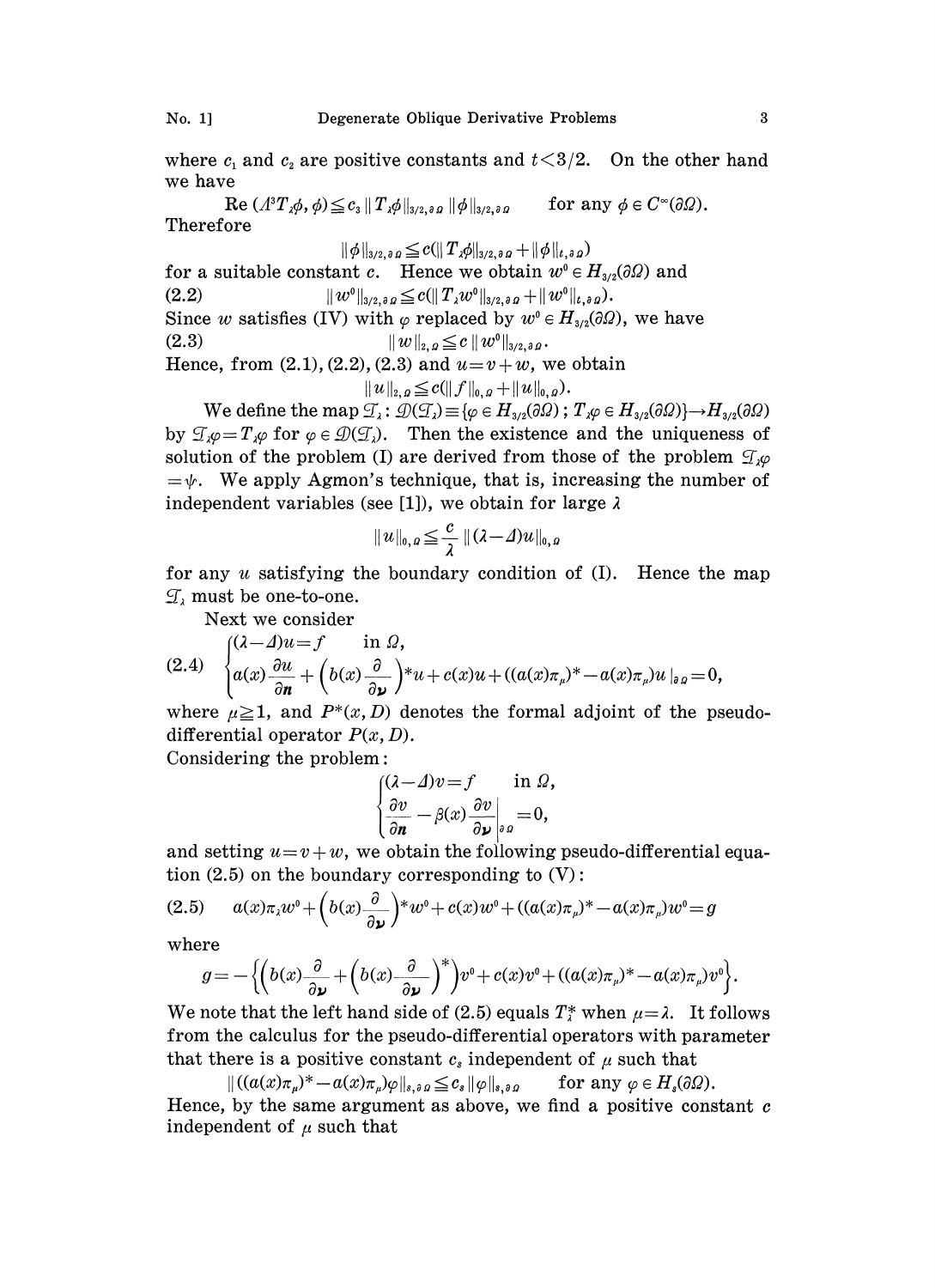$$
||u||_{0,\varrho}\leq \frac{c}{\lambda} ||(\lambda-\varDelta)u||_{0,\varrho}
$$

for any u satisfying (2.4) and for large  $\lambda$ . We define the map  $\mathcal{I}_{1,\lambda}^*$ : for any u satisfying (2.4) and for large  $\lambda$ . We define the map  $\mathcal{T}_{1,2}^*$ ,  $\mathcal{D}(\mathcal{T}_{1,2}^*) \equiv {\varphi \in H_{-3/2}(\partial \Omega)$ ;  $T_1^* \varphi \in H_{-3/2}(\partial \Omega) \rightarrow H_{-3/2}(\partial \Omega)$  by  $\mathcal{T}_{1,2}^* \varphi = T_2^* \varphi$  for  $\varphi \in \mathcal{D}(\mathcal{T}_{1,2}^*)$ . The  $\mathcal{L}(X, \mathcal{L}) = \mathcal{L}(X, \mathcal{L})$ . Then  $\mathcal{I}_{1,2}^*$  is one-to-one. If we denote by  $\widetilde{\mathcal{I}}_k^*$  the adjoint of  $\mathcal{I}_k$  with respect to the pairing of  $H_{3/2}(\partial\Omega)$  and  $H_{-3/2}(\partial\Omega)$ , then  $\mathcal{I}_{1,2}^* \supset \widetilde{\mathcal{I$ Hence  $\mathcal{T}_{\lambda}$  is onto for large  $\lambda$  since  $\mathcal{T}_{\lambda}$  has a closed range which consists with the orthogonal complement of the null space of  $\tilde{\mathcal{I}}^*_i$ . Theorem 1 is thus proved.

Proof of Theorem 2. Considering  $(II)'$  below in place of  $(II)$ , one can prove Theorem 2 by the same argument as the proof of Theorem  $1$ :

(II)' 
$$
\begin{cases} (\lambda - \Delta)v = f & \text{in } \Omega, \\ \alpha(x) \frac{\partial v}{\partial n} + \frac{\partial v}{\partial \nu} \Big|_{\theta \Omega} = 0, \end{cases}
$$

where  $\alpha(x) \equiv \frac{a(x)}{b(x)}$  is naturally extended over  $\partial \Omega$  by the assumption

 $l \leq k$ . This oblique derivative problem has a unique solution  $v \in H_{1+i}(\Omega)$ for large  $\lambda$  (see [4]).

**Remark 2.** For  $s \ge 1$ , by considering  $A^{2s+3}T_{\lambda}$  in place of  $A^{s}T_{\lambda}$ , one can easily obtain a priori estimates

 $||u||_{s+2, \rho} \leq c(||f||_{s,\rho} + ||u||_{0,\rho})$  in place of (1.1)

and

$$
||u||_{s+1+\delta, \rho} \leq c(||f||_{s,\rho} + ||u||_{0,\rho}) \quad \text{in place of (1.2).}
$$

If we define  $\mathcal A$  on  $\mathcal D(\mathcal A) \equiv \left\{u \in L^2(\Omega) ; (\lambda_0-\Lambda)u \in L^2(\Omega), a(x) \frac{\partial u}{\partial u}\right\}$ 

 $+ b(x) \frac{\partial u}{\partial y} + c(x)u|_{\partial \Omega} = 0$  by  $\mathcal{A}u = -(\lambda_0 - \Delta)u$  for  $u \in \mathcal{D}(\mathcal{A})$ , then by the

same argument as the proofs of Theorems 1 and 2 one can prove that

**Theorem 3.** The spectrum of  $\mathcal{A}$  is discrete and the eigenvalues of A have finite multiplicity. Moreover  $\lambda = re^{i\theta}$   $(0 \le \theta \le 2\pi, \theta \ne \pi)$  is contained in the resolvent set of  $\mathcal A$  if r is sufficiently large.

**Remark 3.** In all the Theorems stated above one can replace  $\Delta$  by  $\sum_{i,j=1}^n a_{ij}(x) \frac{\partial^2}{\partial x_i \partial x_j} + \sum_{j=1}^n b_j(x) \frac{\partial}{\partial x_j} + d(x)$  where  $a_{ij}(x), b_j(x)$  and  $d(x)$  are functions  $\in C^{\infty}(\overline{\Omega})$  and  $a_{ij}(x)$ 's are real-valued functions satisfying  $\sum_{i,j=1}^n a_{ij}(x)\xi_i\xi_j \geq c\,|\xi|^2 \text{ with some constant } C\!>\!0.$ 

## References

[1] S. Agmon: Lectures on Elliptic Boundary Value Problems. Van-Nostrand Mathematical Studies (1965).